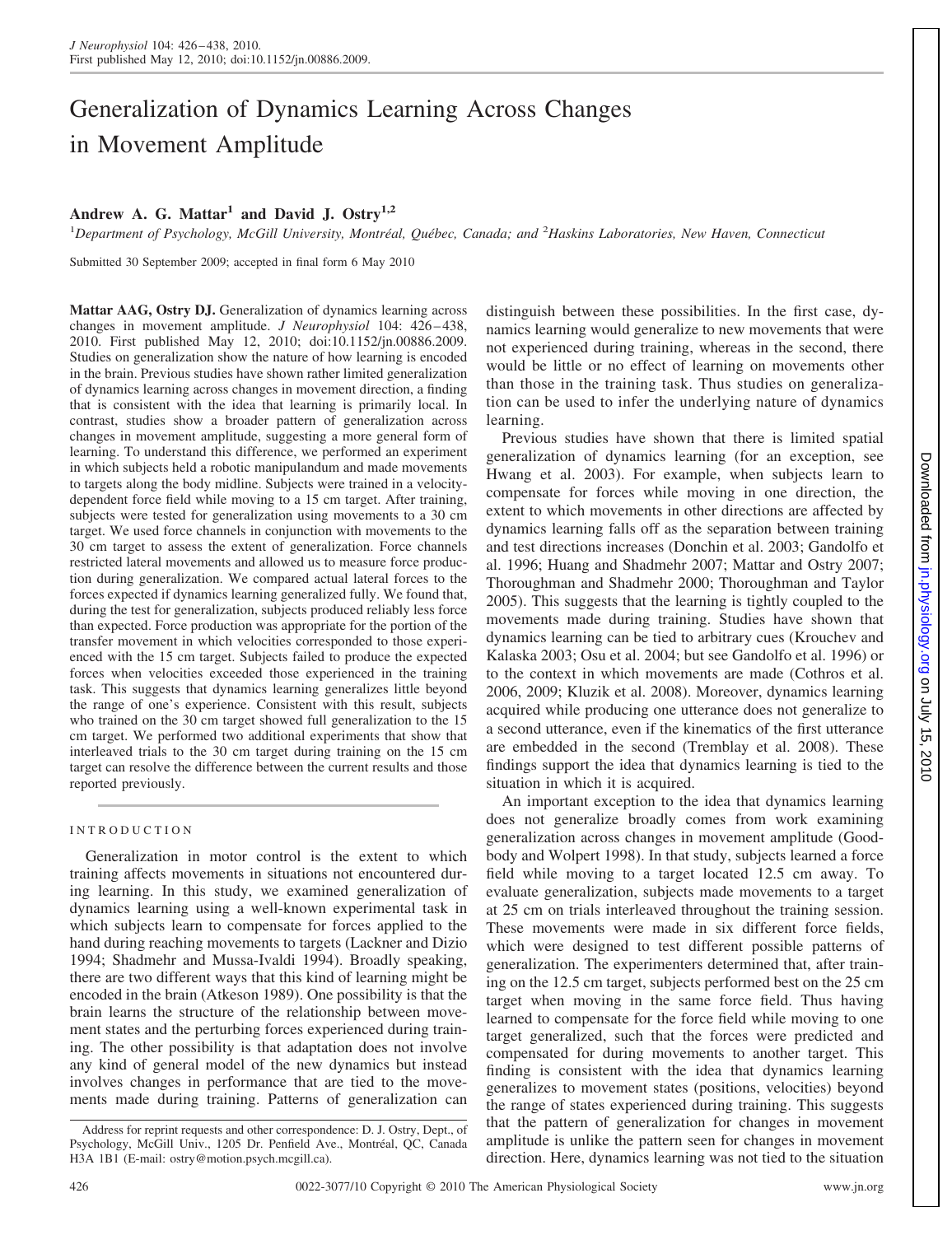in which it was acquired and instead appeared to generalize more broadly.

To understand this difference, we performed the following set of experiments. We examined generalization of dynamics learning across both increases and decreases in movement amplitude. We made use of the tendency for larger amplitude movements to be faster to examine the combined role of amplitude and velocity in dynamics learning and generalization. Unlike in previous studies in which training and transfer movements were interleaved, we fully separated training from tests of generalization. To assess the extent to which dynamics learning generalized, we analyzed the lateral forces that subjects applied to compensate for the force field. We also examined changes in movement kinematics after learning. Our results show an asymmetric pattern of generalization. When movement amplitude increases from 15 to 30 cm, both the kinematic and force measures show that subjects compensate for the force field only within the range of the longer movement that overlaps the shorter training movements. When movement amplitude decreases from 30 to 15 cm, generalization is complete. To address differences between our findings and those of others, we conducted two additional experiments in which we assessed the impact of interleaving trials to the 30 cm target during training to the 15 cm target, as was done previously (Goodbody and Wolpert 1998). We found that interleaved trials result in patterns of kinematic performance and lateral force production that suggest generalization of dynamics learning. Thus our results suggest that dynamics learning is local not only for changes in movement direction but also for changes in movement amplitude.



*J Neurophysiol* • VOL 104 • JULY 2010 • www.jn.org

METHODS

#### *Subjects and apparatus*

Seventy-two right-handed subjects [33 males; overall mean age,  $21.57 \pm 3.61$  (SD) yr] signed an institutionally approved consent form and agreed to participate in this study. All subjects were naïve. Thirty-six subjects participated in *experiment 1*. *Experiments 2* and *3* had 12 and 24 subjects, respectively.

Subjects held the handle of a two-joint robotic device (InMotion2, Interactive Motion Technologies, Cambridge, MA) and made pointing movements to targets in the horizontal plane (Fig. 1*A*). Movement targets were presented on an LCD television (Sony, Tokyo, Japan) that was positioned  $\sim$  20 cm above the subject's hand. A semisilvered mirror suspended midway between the subject's hand and the television reflected the image from above and created the impression that targets were presented within the plane of movement. The screen was calibrated for each subject separately such that the position of reflected images on the screen was aligned with the subject's hand throughout the workspace. The calibration involved recording the actual position of the hand at each point within a two-dimensional array presented on the screen. We performed a regression to determine the mapping between the location of pixels on the screen and the hand's actual location. This allowed us to determine which pixels to illuminate such that, for the subject, the reflected image of the pixels would appear aligned with the hand's location. The robot's position was sensed at 400 Hz using 16-bit optical encoders (Gurley Precision Instruments, Troy, NY) and filtered using a third-order low-pass Butterworth filter at 30 Hz. Movement velocity was computed by numerically differentiating the filtered position signal. A force transducer measured forces applied to the robot handle (ATI Industrial Automation, Apex, NC). The force signal was filtered using a firstorder low-pass Butterworth filter at 20 Hz. The robot could be programmed to apply forces to the subject's hand via torque motors

> FIG. 1. Apparatus and experimental protocol. *A*: subjects made movements to targets along the body midline while holding the handle of a 2-joint robotic manipulandum. Targets were located 15 and 30 cm from the start location. A horizontal screen, which consisted of a semisilvered mirror, reflected images presented on an LCD television that was suspended above the apparatus (not shown). This resulted in the visual illusion that the targets were located in the plane of reaching movements. *B*: the experiment comprised a sequence of 405 movements. Subjects began by making 50 baseline movements to both the 15 and the 30 cm target. On 2 movements during the baseline phase, the robot was programmed to apply a force channel. On all other movements, the robot applied no forces. Subjects made 150 movements during the training phase. Of these, 5 were force channels. In *experiment 1*, the remaining movements were made in a clockwise force field that pushed the hand predominantly to the right. In *experiment 2*, the training session included 4 movements to the 30 in the same force field. In *experiment 3*, 19 trials in the average force field were interleaved. Immediately after training, generalization across a change in amplitude was tested by having subjects make 5 movements in force channels. Subjects made 150 training movements to the generalization target in the same force field. Force channels during training tracked lateral force production.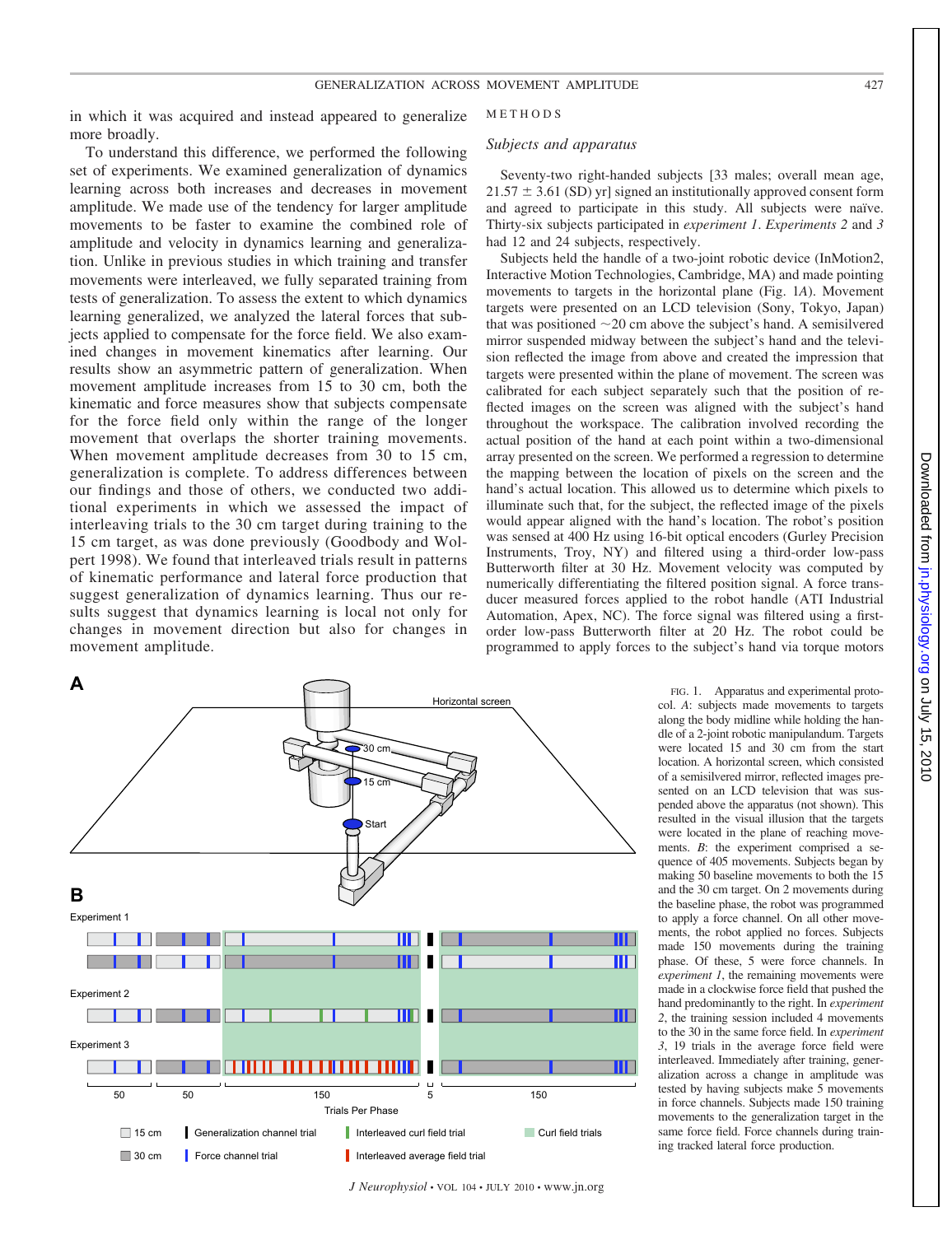connected to the robot's shoulder and elbow joints. The subject's arm was supported by an air-sled.

#### *Experimental task*

Subjects made outward movements to targets along the body midline. The starting position was located  $\sim$ 15 cm in front of the subject. Its position corresponded to shoulder and elbow angles of  $\sim$  50 $\degree$  relative to the frontal plane and  $\sim$  70 $\degree$  relative to the upper arm, respectively. The start position had a radius of 1 cm. Subjects began each trial by holding their hand within the start position for 1,000  $\pm$ 300 ms. A target of radius 1 cm appeared, either 15 or 30 cm from the start position. Subjects were required to move to the target and stay within its boundaries for 750 ms. Subjects received feedback on the movement's peak tangential velocity. Note that feedback was used only to encourage subjects to move as desired and was not used to exclude movements from analyses. The desired peak tangential velocities were 34.60 and 53.70 cm/s  $\pm 10\%$ , for the 15 and 30 cm targets, respectively. Actual mean peak velocities were  $33.11 \pm 1.28$ and  $50.07 \pm 3.36$  (SD) cm/s, respectively. These desired peak tangential velocities were determined in an initial pilot study in which subjects were asked to make movements to each target at a pace that was "natural and comfortable" given the amplitude. We thus allowed movement velocity to vary between the 15 and 30 cm movements. At the end of each movement, the robot moved the subject's hand back to the start position.

#### *Experiment 1*

In *experiment 1*, subjects were assigned to one of two groups before beginning the experiment. The logic of the experimental design was to train subjects on one target and to test for generalization of dynamics learning during movements to the other target. For the first group (24 subjects), subjects trained on the 15 cm target and were tested for generalization on the 30 cm target. The second group (12 subjects) trained on the 30 cm target and were tested on the 15 cm target. The experimental protocol is shown in Fig. 1*B*. Rectangles show each phase of the experiment, and indicate movements to the 15 (light gray) and 30 cm (dark gray) targets. The experimental session was divided into five phases. Subjects completed 405 movements in total. In the first phase, subjects made 50 movements to the training target. In the second phase, subjects made 50 movements to the test target. In the first and second phase, on 48 of 50 movements, the robot applied no force to the subject's hand. These movements served as baseline measures of kinematic performance. On the remaining two movements, the robot was programmed to apply a force channel (Scheidt et al. 2000) to measure baseline lateral force production. In the third phase, subjects made 150 movements to the training target. One hundred forty-five of these movements served as training movements, during which the robot applied a clockwise force field to the subject's hand. On the remaining five movements, the robot applied a force channel to measure lateral force production during training. Immediately after completion of the third phase, subjects made five movements to the test target while the robot applied a force channel. These movements allowed us to measure how lateral force production on movements to the test target was affected by having learned to compensate for the force field on the training target. These trials are indicated by black rectangles in Fig. 1*B*. After the test for generalization, subjects were allowed a short break. They then completed 150 movements to the test target in the final phase of the experiment. Once again, 145 of these movements were made in the clockwise force field and the remaining 5 were made in force channels. Force channels throughout the experiment are indicated by vertical blue lines in Fig. 1*B*.

#### *Experiments 2 and 3*

The results we obtained in *experiment 1* led us to conduct two additional experiments. In both of these experiments, we explored differences between our findings in *experiment 1* and those of Goodbody and Wolpert (1998), who studied generalization of dynamics learning across changes in movement amplitude. An important methodological difference is that, in *experiment 1*, we separated training movements from the test for generalization. In Goodbody and Wolpert (1998), generalization was assessed on movements that were interleaved throughout training. On these interleaved movements, subjects moved to the farther target in one of six different force fields. The six different fields were modified versions of the force field subjects experienced during training. In *experiments 2* and *3*, our goal was to determine whether the pattern of generalization is affected by interleaving training and transfer movements.

In *experiment 2*, we interleaved four trials to the 30 cm target during training. We chose four interleaved movements based on Goodbody and Wolpert (1998). In that study, subjects made 50 outward movements in an initial block of trials, followed by a block of 192 movements during which generalization was tested on interleaved trials. Of the 192 outward movements made by subjects, 4 movements were made to the farther target in exactly the same force field in which subjects were trained when moving to the nearer target. As such, we replaced 4 of the 145 training movements with interleaved movements to the 30 cm target. These trials are indicated by vertical green lines in Fig. 1*B*.

In *experiment 3*, the logic was the same. In Goodbody and Wolpert (1998), on 24 of the 192 outward movements in the interleaved training sequence, subjects moved to the transfer target in one of the six different force fields designed to test for generalization. Here, we replaced 19 of the 145 training movements with interleaved movements to the 30 cm target. On these movements, subjects experienced a force field that was the average of the test fields explored in Goodbody and Wolpert (1998). We did this based on the assumption that subjects learned an average of the six fields that were used to assess generalization (Takahashi et al. 2001).

The design for *experiments 2* and *3* is shown in Fig. 1*B*, plotted as it was for *experiment 1*. Subjects began by making baseline movements (48 movements plus 2 force channel trials) to the 15 cm followed by the 30 cm target. Subjects then made training movements. During the training block, we interleaved either 4 (*experiment 2*; vertical green lines in Fig. 1*B*) or 19 (*experiment 3*, vertical red lines) movements to the 30 cm target. The force field for interleaved movements differed for the two experiments; we used the clockwise force field in *experiment 2* and the average force field in *experiment 3*. We also included five force channel trials to track production of lateral forces during training. The remaining trials (141 in *experiment 2* and 126 in *experiment 3*) were made to the 15 cm target in the clockwise force field. Immediately after training, generalization was assessed by having subjects make five movements to the 30 cm target in force channels. After a short break, subjects made 145 movements to the 30 cm target in the clockwise force field. Training on the 30 cm target included five force channel trials.

#### *Force channels*

In all experiments, we used force channel trials to measure the lateral forces produced by subjects during outward movements (Scheidt et al. 2000). The use of force channels for measuring dynamics learning and generalization was introduced subsequent to previous work on generalization over changes in movement amplitude (Goodbody and Wolpert 1998). On channel trials, the robot was programmed to apply a stiff lateral boundary, such that lateral movements were prevented while movements toward the target were unconstrained. When subjects push into the channel wall, the robot applies an equal amount of force in the opposite direction to eliminate lateral movement. The forces recorded by the force transducer can thus provide an accurate record of subjects' lateral force production.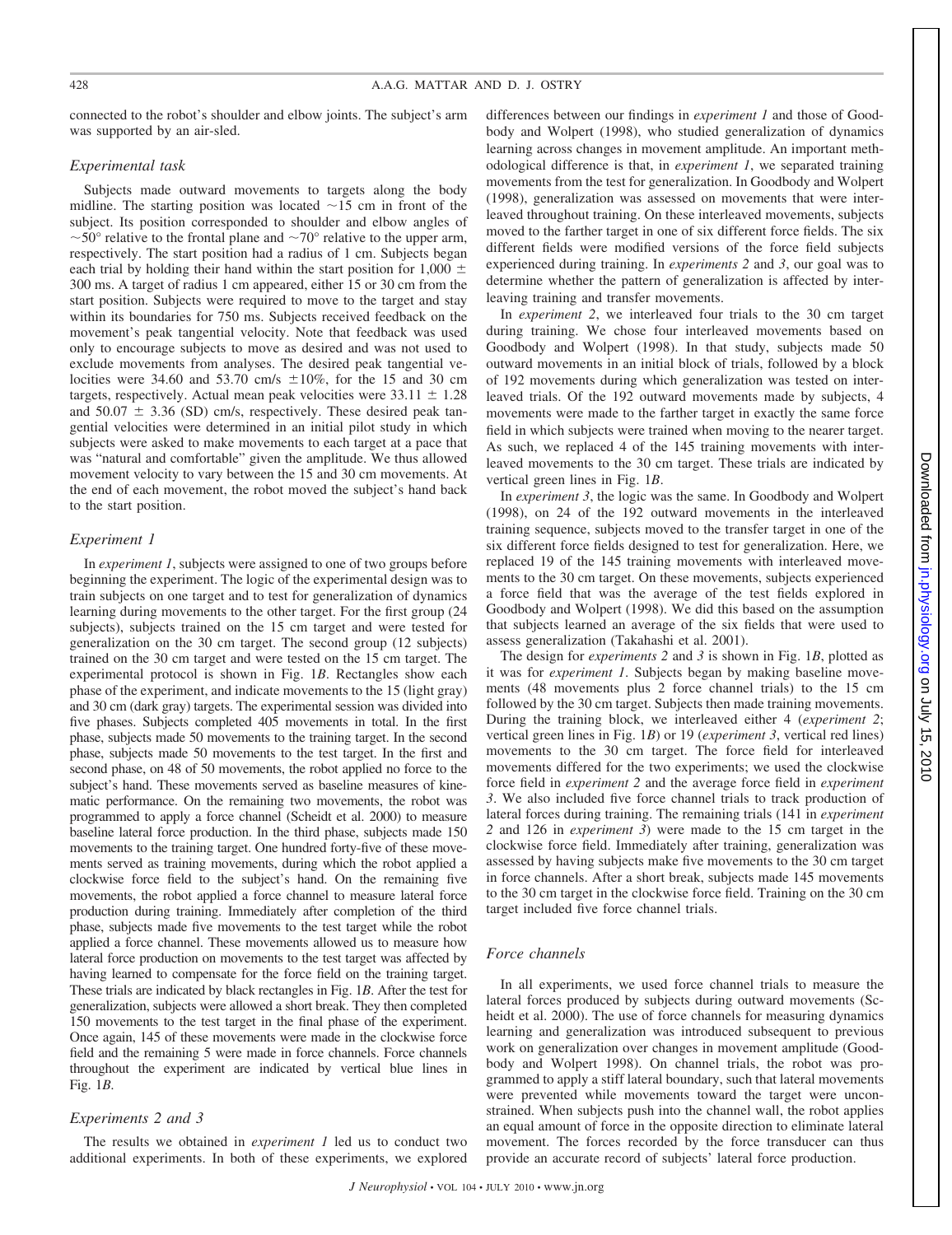Force channels were positioned laterally such that they ran from the center of the start position through the center of the target. The channel was applied according to the equation

$$
F_x = (Kd_x) + (DV_x)
$$
  
\n
$$
F_y = 0
$$
\n(1)

where  $F_x$  and  $F_y$  are forces in the lateral and sagittal directions (N),  $d_x$ is the lateral distance of the hand from the center of the channel (m), and  $V_x$  is the lateral velocity of the hand (m/s). *D* is a damping coefficient with a value of  $-60$  Ns/m. *K* is a stiffness coefficient whose value depended on the lateral position of the hand with respect to the center of the channel. When the hand was  $>2.5$  mm from the center of the channel, its value was held constant at  $-6,000$  N/m. The coefficient was linearly ramped to zero from the 2.5 mm boundary to the center of the channel. In conjunction with the velocity damping, this reduced the harshness of the channel at the expense of permitting some lateral movement. Note that no forces were applied along the axis of movement. Our channel was defined in a manner similar to a previous report from another laboratory (Scheidt et al. 2000).

In *experiment 1*, one half of the subjects who trained on the 15 cm target and were tested for generalization on the 30 cm target were tested using force channels as described above. The remaining 12 subjects were tested in stiffer channels that more fully prevented lateral deviations of the hand. For these channels, we decreased the lateral range over which the stiffness coefficient was ramped. In this case, the stiffness coefficient changed linearly from 0 to  $-6,000$  N/m as the hand's lateral deflection increased to 0.5 mm. The channel was otherwise defined as described above. Repeated-measures ANOVA on forces recorded during channel movements found no differences in performance related to the two channel types ( $F_{(1,22)} = 0.946$ ,  $P >$ 0.30). As such we combined the two groups.

#### *Clockwise force field*

In all experiments, a clockwise force field was used during training. In *experiment 2*, the clockwise force field was also used on interleaved trials. This velocity dependent force field pushed the hand lateral to its instantaneous trajectory. The robot motors applied the force field according to the equation

$$
\begin{bmatrix} F_x \\ F_y \end{bmatrix} = \begin{bmatrix} 0 & D \\ -D & 0 \end{bmatrix} \begin{bmatrix} V_x \\ V_y \end{bmatrix}
$$
 (2)

where *x* and *y* are the lateral and sagittal directions, respectively,  $F<sub>x</sub>$ and  $F_v$  are the forces applied to the hand by the robot (N), and  $V_x$  and  $V<sub>v</sub>$  are the hand's velocity (m/s). *D* is a coefficient defining the strength of the clockwise force field and was set to 15 Ns/m.

#### *Average force field*

In *experiment 3*, we designed a force field based on the fields explored by Goodbody and Wolpert (1998). They tested for generalization of dynamics learning across changes in movement amplitude by having subjects make a series of movements to the test target in one of six different force fields (see Table 2 in Goodbody and Wolpert 1998). For four of these fields, the strength of the clockwise field (i.e., the slope of the force/velocity relationship) was varied relative to the field in which subjects made training movements. The test fields were 0.5, 1.0, 1.5, or 2.0 times as strong as the training field. The fifth test field was identical to the training field for the range of velocities experienced during training and was set to zero at velocities greater than those experienced during training (the cut-off field). The strength of the sixth test field was zero across all velocities. For *experiment 3*, we generated a force field that was the average of these six fields. Within the range of velocities experienced during training (i.e., for tangential velocities  $\leq$ 34.60 cm/s), we set the strength of the force field (*D* in *Eq. 2*) to 15 Ns/m. The strength for faster velocities was 12.5 Ns/m.

#### *Measures and statistics*

Movement start and end were determined based on velocity profiles. Movement start was scored as the moment that tangential velocity exceeded 5% of its peak value. Movement end was scored as the moment that tangential velocity fell below 5% of its peak and remained below this threshold for 50 ms.

We quantified kinematic performance in the force field using a standard point-measure of movement curvature. We computed the maximum deviation of the hand perpendicular to a vector linking movement start and end. Changes in perpendicular error (PE) over the course of the experiment (i.e., dynamics learning) were quantified using repeated-measures ANOVAs. For both movement amplitudes, we normalized PE relative to mean performance in the baseline phase by subtracting mean baseline PE on a per subject basis. In *experiment 1*, we used ANOVA to compare how PE over the initial five and final five movements during training for both movement amplitudes differed depending on the order in which subjects moved to the two targets. We performed a second analysis, in which we grouped PE data from *experiments 1, 2,* and *3* and used ANOVA to determine how curvature on the initial five movements after the test for generalization depended on previous training. As in the previous analysis, PE data were normalized relative to baseline performance. Bonferroni-corrected post hoc tests were performed when appropriate.

We also performed analyses in which the time-varying performance during movement was left intact. Lateral forces applied to the walls of force channels were analyzed by comparing them to the forces that should have been applied had subjects fully learned the relationship between movement velocity and forces generated by the robot during training. We computed expected lateral forces  $(F_x)$  based on the measured movement velocity  $(V_y)$  on channel trials, multiplied by the strength of the force-velocity relationship experienced during training (15 Ns/m). Actual and expected lateral forces should be no different if subjects have fully learned to compensate for the force field during training. They should also be no different on tests of generalization if dynamics learning transfers across changes in movement amplitude. To assess for statistical differences between actual and expected forces, we performed functional ANOVAs (fANOVAs). This functional technique is an extension of the standard ANOVA approach, which requires data to be summarized as single values (Ramsay and Silverman 2005). Instead, we analyzed functional records of lateral force production. By not reducing force production to single values, we were able to examine the extent to which dynamics learning generalized throughout the movement trajectory. For each fANOVA, records of actual and expected lateral force production from movement start to movement end were normalized to a length of 100 samples. At each sample, an *F*-ratio was computed. This resulted in a time-varying function of *F*-ratios that allowed us to assess whether actual and expected lateral force production differed at each of the 100 samples. To correct for multiple comparisons and to maintain an fANOVA-wise  $\alpha$  of 0.05, we adjusted our statistical threshold such that actual and expected forces were said to be different on any sample where the *P* value associated with the *F*-ratio was  $\leq 0.0005$  (i.e.,  $\alpha$  for each sample  $= 0.05/100$ .

In addition to fANOVA, we analyzed force data using a more standard repeated-measures ANOVA approach. The logic of this analysis was to test whether force production changed with changes in movement amplitude. For each subject, we computed a measure of total force production for channel movements at the end of training, during the test for generalization, and at the end of training on the test target. We normalized each movement to a length of 100 samples (as above) and computed the area under each profile of actual lateral force production. We used repeated-measures ANOVA to compare how this measure of performance changed over the course of the experiment.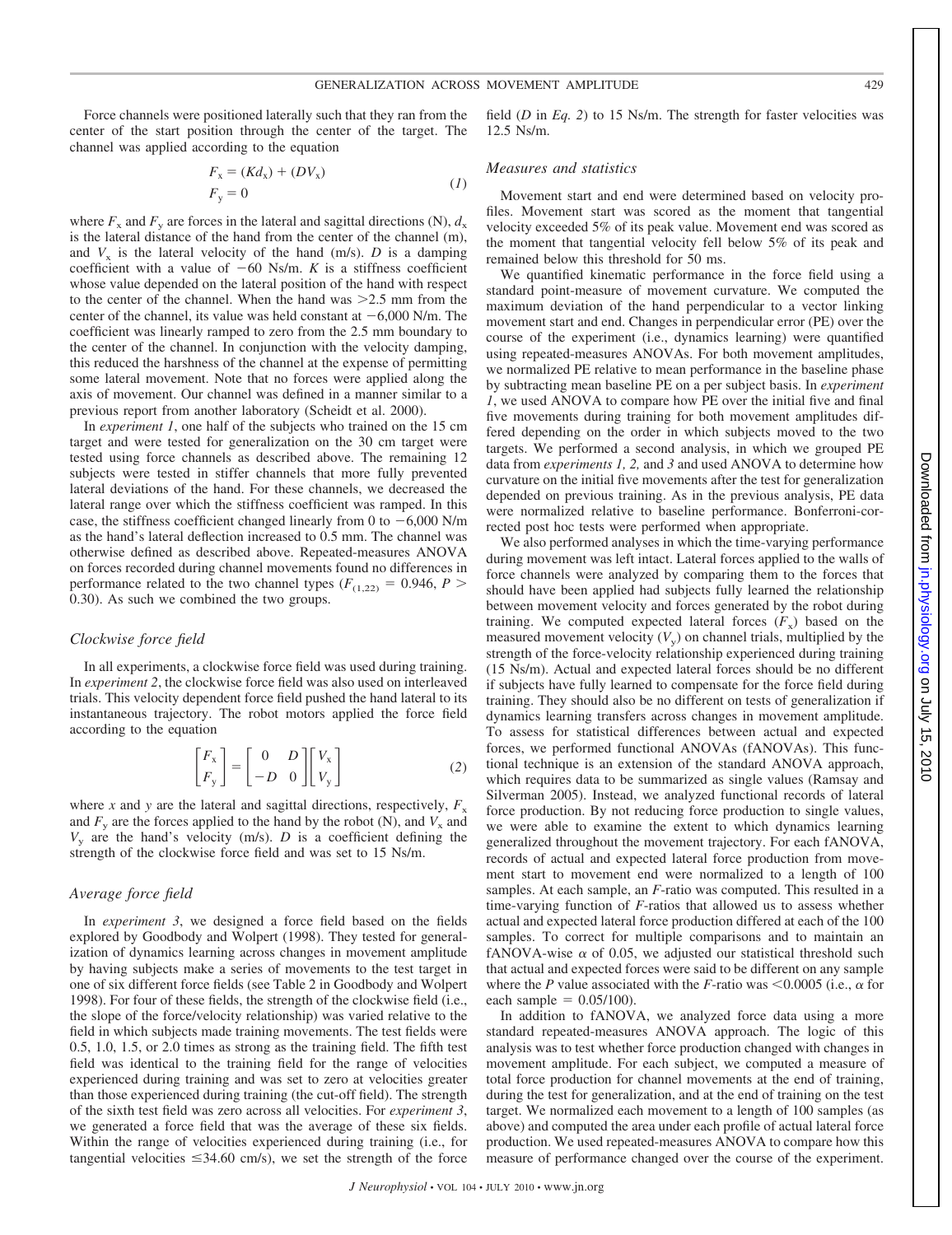The ANOVA was followed by Bonferroni-corrected post hoc comparisons.

We also used measures of force production for between-group comparisons of performance. As described above, we computed total force production by calculating the area underneath the profiles of lateral force production. For each subject, we computed the ratio between force production during the test for generalization and force production at the end of training. This value describes the extent to which force production changed as movement amplitude changed. We used a one-way, between-subject ANOVA to determine whether there were differences in the pattern of force production that were related to the different experimental manipulations. We used this analysis to compare subjects who trained on the 15 cm target, subjects who trained on the 15 cm target with 4 interleaved trials to the 30 cm target, and subjects who trained on the 15 cm target with 19 interleaved trials to the 30 cm target. The ANOVA was followed by Bonferroni-corrected post hoc comparisons.

#### RESULTS

#### *Generalization across an increase in movement amplitude*

In *experiment 1*, our goal was to examine the extent to which dynamics learning generalizes across changes in movement amplitude. Figure 2*A* shows kinematic performance for subjects who made training movements to the 15 cm target and were tested for generalization to the 30 cm target. The figure shows mean PE measured on every trial throughout the experiment. On a per-subject basis, we computed mean baseline curvature and subtracted this value from each movement to normalize the data. We did this separately for both 15 and 30 cm movements. Throughout the experiment, we used channel trials to measure lateral force production that developed as subjects learned the force field. On these movements (shown in black), curvature was near zero. Subjects began by making baseline movements, first to the 15 cm target (cyan) and then to the 30 cm target (pink). Subjects experienced a clockwise force field while moving to the 15 cm target (blue). The force field resulted in initial curvature that was eliminated over the course of training. Generalization of dynamics learning to the 30 cm target was tested in force channels, as indicated by the arrow. After this test, subjects made movements to the 30 cm target in the clockwise force field (red). Initial movements to the 30 cm target showed lateral curvature, which was eliminated over the course of training.

Subjects who learned the force field on the 15 cm target show kinematic error on initial movements to the 30 cm target. However, they show less kinematic error than subjects who had no previous experience with the force field before moving to the 30 cm target (described in the next section, see Fig. 4*A*). This suggests that training on the 15 cm target led to a partial reduction in kinematic error on the 30 cm target. This reduction is consistent with the records of force production during the



FIG. 2. Movement kinematics and force production for an increase in movement amplitude. *A*: on every trial we measured the maximum deviation from a straight line linking movement start and end [perpendicular error (PE)]. Datapoints give mean  $\pm$  SE. On a per subject basis, data for each movement amplitude have been normalized relative to mean baseline performance for the 15 (cyan) and 30 cm (pink) targets. The force field resulted in curvature on initial 15 cm movements that was eliminated with training (blue). After the test for generalization to the 30 cm target, the force field resulted in some curvature, but less than shown by naïve subjects who had no previous experience with the force field (see Fig. 4*A*). This curvature was eliminated over the course of training (red). Curvature on channel trials was held at near-0 values (black). *B*: at the end of training on the 15 cm target, lateral forces that were actually produced (red) were no different from the forces that would have been required to compensate for the force field (blue). Each curve represents the mean  $\pm$  SE time-normalized force record. *C*: during the test for generalization on the 30 cm target, actual force was less than expected. The gray band indicates where the curves are reliably different according to functional ANOVA (fANOVA). The range over which actual force was less than expected corresponds to the range of the movement where velocity was greater than velocities experienced during training. This range is given by the dashed vertical lines. *D*: at the end of training on the 30 cm target, subjects produced forces that fully compensated for the force field. This indicates that the failure to generalize shown in *C* is not caused by a general inability to produce the appropriate forces on the 30 cm target. *E*: a repeated-measures ANOVA shows that actual lateral force production at the end of training on the 15 cm target was no different from during the test for generalization. For each subject, we computed the area beneath the actual lateral force profiles. The bars give mean  $\pm$  SE for the 3 channel movements.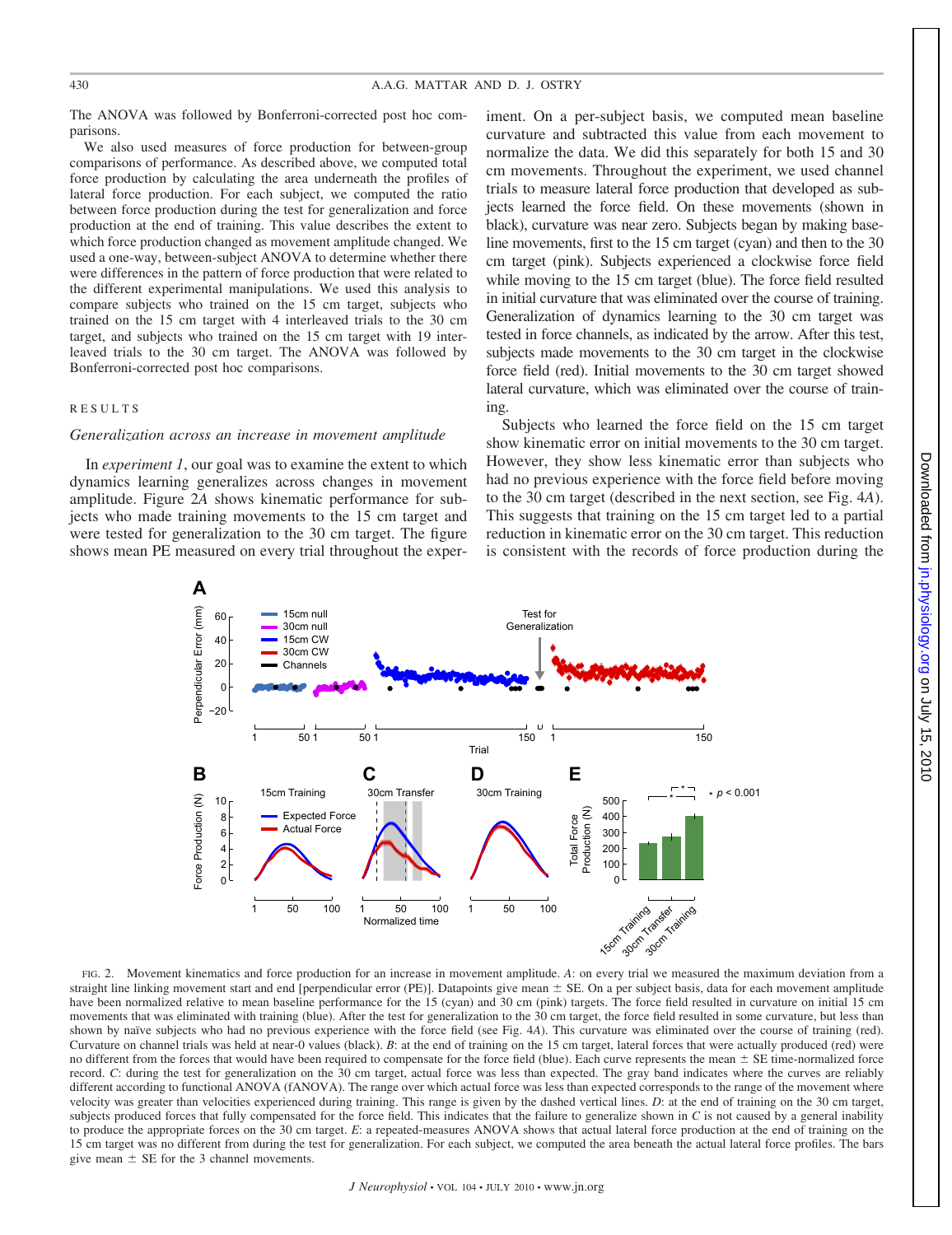test for generalization, in which subjects show partial compensation for the force field.

Figure 2, *B–D,* shows lateral force production, measured at three points in the experiment. Figure 2*B* shows lateral force production on the final channel trial during force field training in the 15 cm condition. In blue are the forces that subjects should have produced to compensate for the force field. Expected forces were computed on a per-subject basis, based on the outward velocity of the channel movement and the strength of the force field. In red are shown the forces subjects actually produced. Figure 2*B* shows that immediately before the test for generalization, subjects produced lateral forces that compensated well for the clockwise force field. A functional ANOVA did not show any differences between actual and expected lateral force production.

Figure 2*C* shows lateral force production on the first channel movement to the 30 cm target. This trial was completed immediately after training on the 15 cm target, and it was designed to measure the extent to which dynamics learning generalizes across the change in movement amplitude. It can be seen that, at the start, and to a lesser extent at the end of the channel movement, the lateral forces produced by the subject were no different from the forces that should have been produced to compensate for the force field. In the middle of the movement, subjects produce less force than expected. A functional ANOVA on these data showed that the underproduction of lateral force was reliable in the middle of the movement (for each time point highlighted by the gray band,  $F_{(1,22)} > 16.63$ ,  $P < 0.0005$ , which corrects for multiple comparisons; see METHODS).

The range of the channel movement over which subjects produced less force than expected aligns well with the moment that the channel movement velocity began to exceed velocities experienced during training. To determine this point, we computed for each subject the mean peak tangential velocity during training to the 15 cm target and the portion of the channel movement to the 30 cm target that exceeded this velocity. The vertical dashed lines give the average range. This suggests that, when moving to the 30 cm target, subjects produced the appropriate lateral force for familiar velocities but failed to do so for velocities beyond the range of their previous experience.

Figure 2*D* shows lateral force production on the final channel trial at the end of training on the 30 cm target. A functional ANOVA showed no differences between actual and expected lateral force. This indicates that the failure to produce the appropriate lateral forces during the test for generalization is a true failure to generalize force production from the 15 cm to the 30 cm target. It did not result because subjects are generally unable to produce the correct forces during 30 cm movements.

The statistical analyses of force production reported above used functional ANOVA. We also analyzed force production at the same three points in training as Fig. 2, *B–D*, using a more standard repeated-measures ANOVA approach. For each subject, at each phase of the experiment, we computed the area underneath the actual lateral force profile to gain an estimate of total force production. These values are shown in Fig. 2*E*. ANOVA showed differences in total force production across the three phases of the experiment ( $F_{(2,46)} = 45.541$ ,  $P <$ 0.001). Force production at the end of training on the 15 cm target and during the test for generalization to the 30 cm target did not differ  $(P > 0.7)$ . This suggests that subjects did not change their lateral force production as movement amplitude grew from 15 to 30 cm. At the end of training on the 30 cm target, subjects increased their lateral force production relative to the end of training on the 15 cm target  $(P < 0.001)$  and relative to the initial movement to the 30 cm target ( $P \leq$ 0.001). These results suggest that there was little transfer of learning from the 15 cm target to the 30 cm target, even though subjects were capable of compensating for the force field on the 30 cm target after direct training.

The kinematics of initial movements to the 30 cm target are consistent with the idea that subjects compensate for the force field within the range of velocities experienced during training. This can be seen in Fig. 3. In black are shown initial movements to the 30 cm target for three naïve subjects. In gray are shown three movements at the end of training. In red and blue are three initial movements made by subjects who previously learned the force field on the 15 cm target. It can be seen that overall curvature of these movements is less than curvature for naïve subjects, indicating partial generalization of dynamics learning. The blue portions of each trajectory show the range in which hand velocity was within the range of velocities experienced during movements to the 15 cm target. It can be seen that the initial trajectory of these movements is along the paths followed by adapted subjects. The red portions show the range in which movement velocity exceeds velocities experienced during training. It can be seen that it is within this range that kinematic error increases. This corresponds to the portion of the movement where subjects failed to produce forces that compensated for the force field.

#### *Generalization across a decrease in movement amplitude*

Figure 4*A* shows kinematic performance of subjects who were trained in the clockwise force field on the 30 cm target

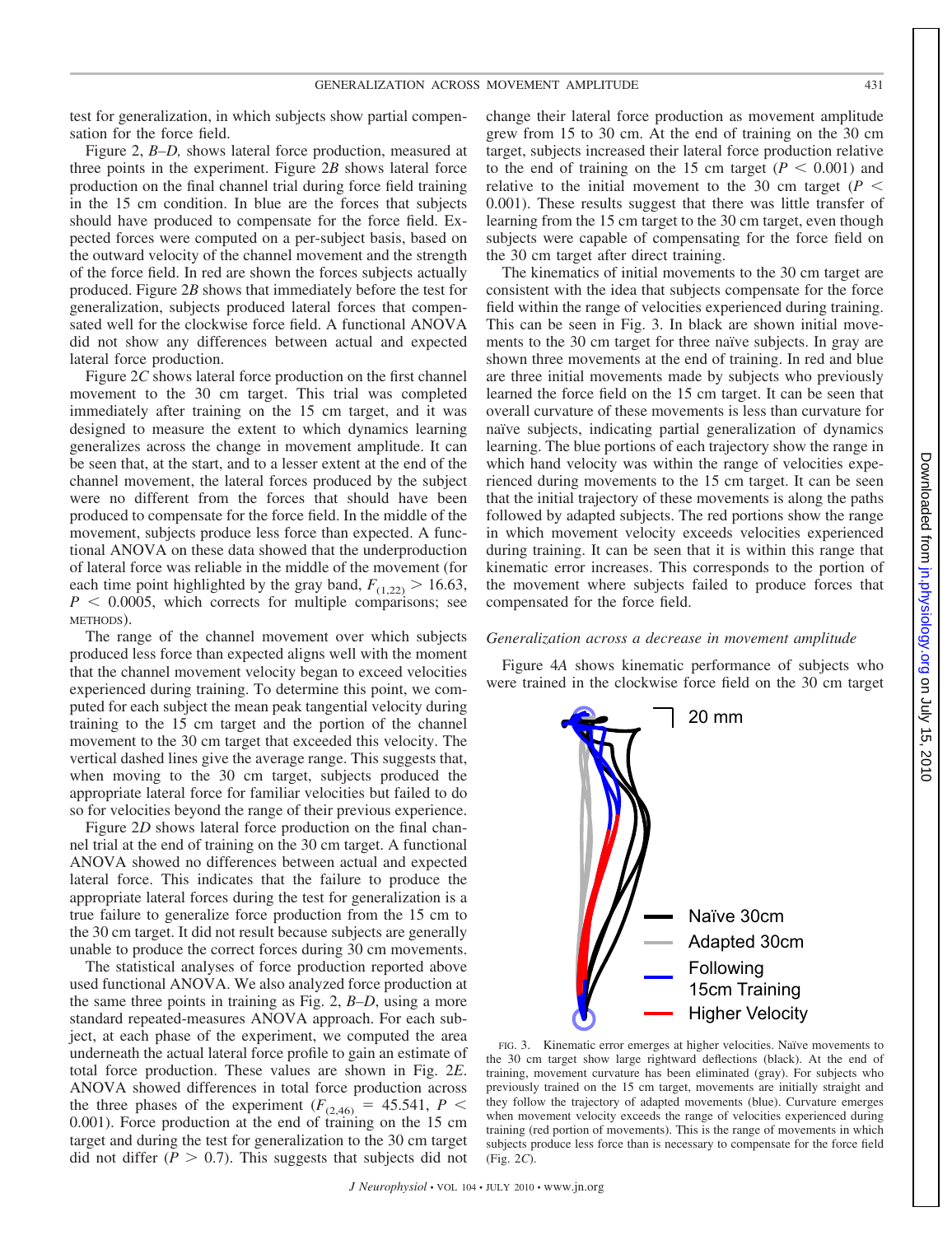

FIG. 4. Movement kinematics and force production for a decrease in movement amplitude. Data are plotted as in Fig. 2. *A*: initial curvature on 30 cm movements was greater here than for subjects who had previous experience with the force field (Fig. 2*A*). Curvature was eliminated with training. After the test for generalization, curvature on 15 cm movements remained constant throughout training. *B*: at the end of training on the 30 cm target, subjects produced lateral forces that were no different from expected, except for the final 2 samples in the force record. *C*: during the test for generalization to the 15 cm target, subjects produced lateral force as expected. *D*: at the end of training on the 15 cm target, actual force was less than expected, but not reliably so. *E*: repeated-measures ANOVA showed that, after training on the 30 cm target, actual force production decreased during the test for generalization to a level that was no different from at the end of training on the 15 cm target.

and were tested for generalization of dynamics learning on the 15 cm target. The data are plotted as they were in Fig. 2*A*. Subjects made baseline movements to the 30 cm target (pink) and then to the 15 cm target (cyan). They made movements to the 30 cm target in the force field (red). The initial lateral deflection was eliminated over the course of training. Immediately after these training movements, generalization was tested on the 15 cm target. Subjects moved to the 15 cm target in the force field (blue). Initial movements showed little curvature, and movements remained straight until the end of training. Channel trials were included throughout the experiment to measure lateral force production and generalization of learning (black).

Comparing the kinematic results shown in Figs. 2*A* and 4*A* shows an asymmetric pattern of generalization. Figure 4*A* shows that the force field results in large lateral deflections during initial movements to the 30 cm target. Figure 2*A* shows that the extent of these lateral deflections is reduced, but not eliminated, if subjects have previously learned to compensate for the force field while moving to the 15 cm target. In contrast, the initial deflections that are associated with 15 cm movements in the force field (Fig. 2*A*) are absent if subjects have previously learned the force field while making 30 cm movements (Fig. 4*A*). This suggests that there is rather limited generalization of dynamics learning across increases in movement amplitude and essentially full generalization across decreases in amplitude.

A statistical analysis of the kinematic data are consistent with this interpretation. For each subject, we computed average movement curvature on the initial five and the final five movements to both the 15 and 30 cm targets. We performed a repeated-measures ANOVA in which we compared subjects who trained first to the 15 cm target with subjects who trained first to the 30 cm target. We found that the pattern of kinematic error depended on the order of training ( $F_{(3,102)} = 18.639$ ,  $P <$ 0.001). Post hoc comparisons showed that subjects who trained first on the 15 cm target showed curvature on initial movements that was eliminated with training  $(P \leq 0.001)$ . They then made movements to the 30 cm target. Initial curvature was greater than at the end of training ( $P \leq 0.001$ ) but less than the curvature on initial movements shown by subjects who trained first on the 30 cm target and had no previous experience with the force field  $(P < 0.01)$ . This suggests that there was partial transfer of dynamics learning across the increase in movement amplitude. Subjects who trained first on the 30 cm target showed curvature that was initially large but decreased with training ( $P < 0.001$ ). They then made movements to the 15 cm target. Curvature on initial movements was less than was shown by subjects who trained first to the 15 cm target and had no previous experience with the force field  $(P < 0.001)$ . Moreover, curvature on initial movements to the 15 cm target was no different from on movements at the end of training  $(P > 0.90)$ . This suggests that previous experience with the force field on the 30 cm target led to a complete elimination of kinematic error on the 15 cm target.

The profiles of lateral force production shown in Fig. 4, *B–D,* show the same asymmetric pattern of generalization. The profiles are plotted as in Fig. 2. Figure 4*B* shows expected and actual force production for the final channel trial during training on the 30 cm target. A functional ANOVA showed that subjects produced the expected lateral force on all but the final two samples of the force profile. Figure 4*C* shows that when tested for generalization of dynamics learning from the 30 to 15 cm target, subjects likewise produced forces that were no different from expected on the initial channel trial. This suggests that dynamics learning generalized across a decrease in movement amplitude. Figure 4*D* shows that at the end of training on the 15 cm target, force production on the final channel trial was slightly less but not reliably different from expected. This serves to verify that subjects were capable of producing the expected forces after direct training on the 15 cm target.

Figure 4*E* shows total force production for the movements shown in Fig. 4, *B–D*. A repeated-measures ANOVA found that force production changed across the three phases of the experiment ( $F_{(2,22)} = 24.898$ ,  $P < 0.001$ ). After training on the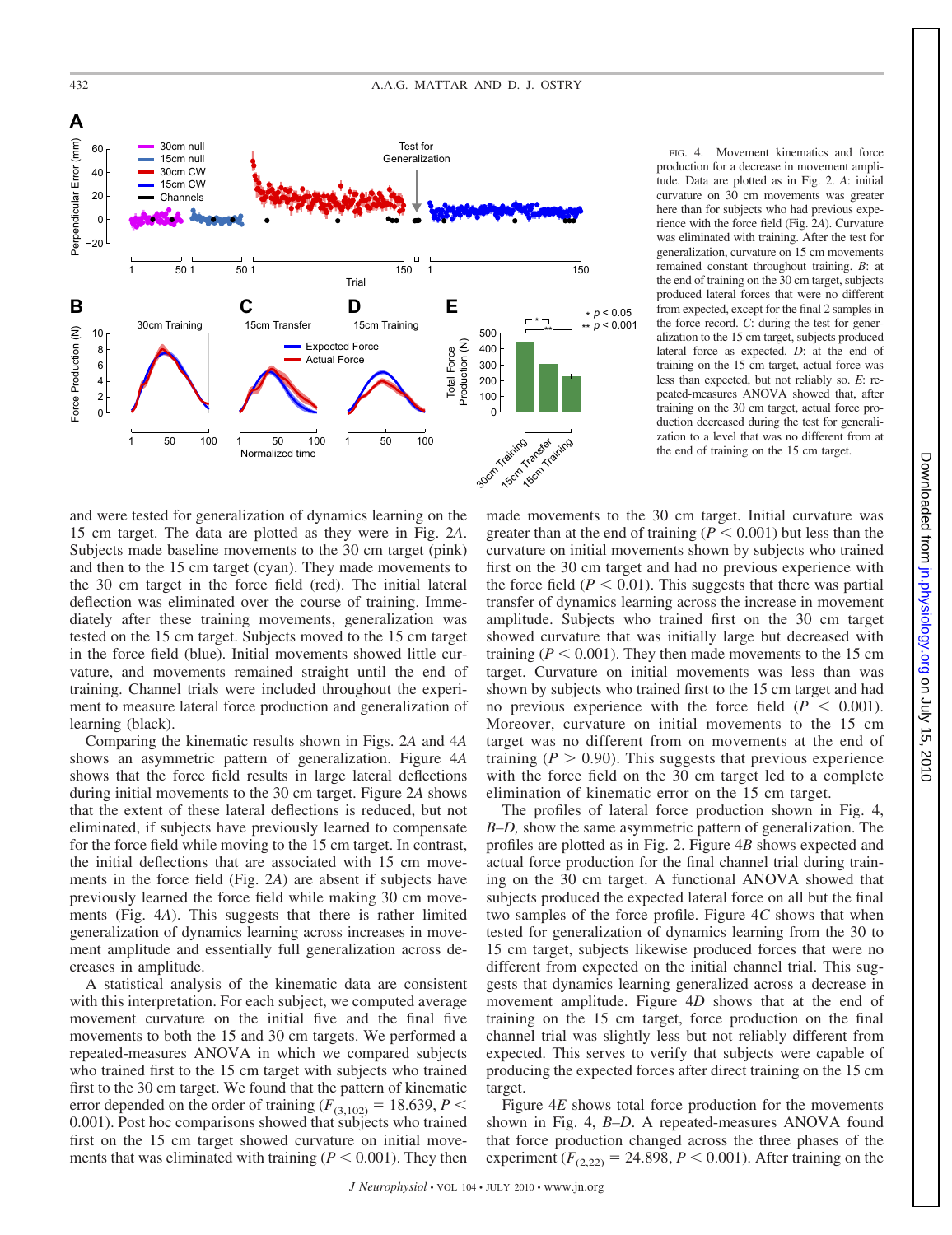#### GENERALIZATION ACROSS MOVEMENT AMPLITUDE 433

30 cm target, lateral force production decreased as movement amplitude changed from 30 to 15 cm  $(P < 0.05)$ . Force production on initial 15 cm movements was no different from force production at the end of training on the 15 cm target  $(P >$ 0.05). This suggests that subjects responded to a decrease in movement amplitude with an immediate reduction in force production to the levels appropriate for the shorter movement.

In summary, the results of *experiment 1* show asymmetric generalization of dynamics learning across changes in movement amplitude. Movement kinematics show that having learned to compensate for forces while moving to the 15 cm target leads to a reduction but not an elimination of kinematic error when movement amplitude increases and subjects move to a 30 cm target. Measures of lateral force production show that subjects produce appropriate lateral forces on the 30 cm movement only within the range of velocities that are shared with movement to the 15 cm target. Subjects fail to generalize lateral force production beyond the range of their previous experience. In contrast, subjects who learn the force field while moving to the 30 cm target show complete generalization of dynamics learning when moving to the 15 cm target. Movement kinematics show that initial error is reduced to the level of error attained after 150 training movements. Analysis of lateral force production shows that subjects produce lateral forces as expected throughout the slower 15 cm movement.

#### *Generalization after four interleaved trials: experiment 2*

We performed two additional experiments to address differences between our findings in *experiment 1* and the study of Goodbody and Wolpert (1998) on generalization of dynamics learning across changes in movement amplitude. That study found that "learning a novel dynamical environment, for a single movement, generalizes substantially to movements of the same orientation [of increased] amplitude" (Goodbody and Wolpert 1998, p. 1835). An important difference between our study and theirs was that, here, training movements at one movement amplitude were fully separated from tests of generalization at the other amplitude. In Goodbody and Wolpert (1998), training and test trials were interleaved together. *Experiments 2* and *3* sought to determine whether the pattern of generalization that is observed is sensitive to interleaving training and test trials. We hypothesized that the interleaved trials provided subjects with experience in the conditions designed to test for generalization and that the improved performance during the test for generalization reflected this experience, rather than generalization per se.

In *experiment 2*, we interleaved four trials to the 30 cm target within training to the 15 cm target. As described in METHODS, we used this number of trials to match the frequency with which Goodbody and Wolpert (1998) interleaved test trials at the greater amplitude with smaller amplitude movements to the training target, using the same force field in both conditions. The kinematic results for *experiment 2* are shown in Fig. 5*A*. The data are plotted as before. Subjects began by making baseline movements to the 15 cm (cyan) and then the 30 cm (pink) targets. They made training movements to the 15 cm target in the clockwise force field (blue). The force field led to deflections that were initially large but were eliminated by the end of training. Within the training session, subjects made four movements to the 30 cm target in the same clockwise force field (orange). Generalization of dynamics learning to the 30 cm target was tested in channel trials (black). After this test, subjects made training movements to the 30 cm target in the clockwise force field (red). Movement curvature that was present on initial movements diminished between initial and final movements.

Figure 5*B* shows lateral force production on the final channel movement at the end of training on the 15 cm target. It can be seen that actual force production did not differ from expected throughout the movement. A functional ANOVA found no reliable differences. Figure 5*C* shows force production on the initial channel movement during the test for generalization of dynamics learning. Actual force was less than expected, and functional ANOVA found reliable differences across a narrow



FIG. 5. Generalization across an increase in movement amplitude, with 4 interleaved trials. Data are plotted as in Fig. 2. *A*: movement kinematics show the same pattern as in Fig. 2*A*. Interleaved trials to the 30 cm target were made in the clockwise force field (orange). *B*: force production at the end of training was no different from expected. *C*: force production during the test for generalization was less than expected at velocities that exceeded velocities experienced during training (indicated by the dashed vertical lines). The difference was reliable (highlighted by the gray bar), but the extent of the difference was reduced compared with Fig. 2*C*. *D*: at the end of training on the 30 cm target, subjects produced the expected lateral forces. *E*: repeated-measures ANOVA revealed that actual force did not increase during the test for generalization.

*J Neurophysiol* • VOL 104 • JULY 2010 • www.jn.org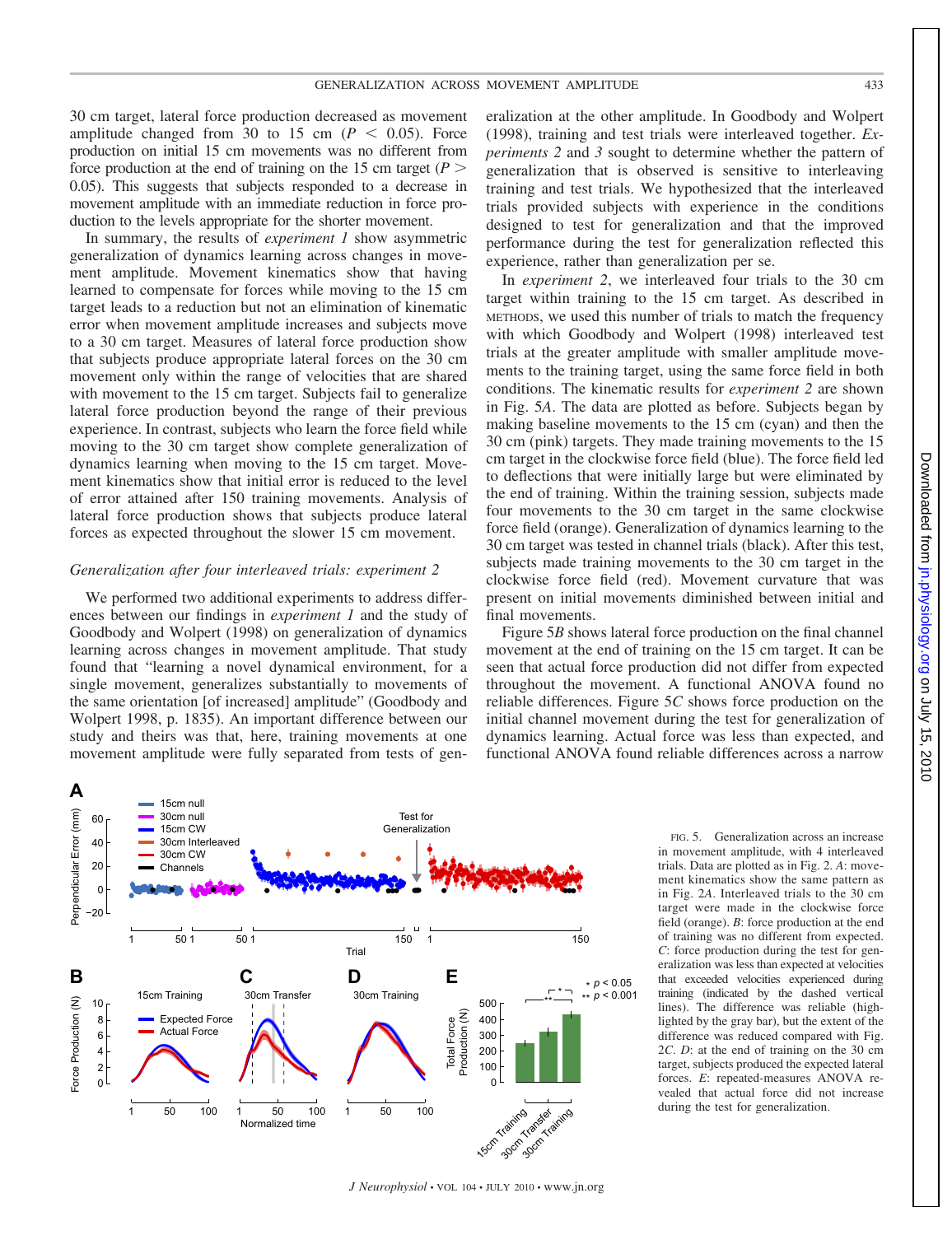range of the channel movement. As in *experiment 1*, the difference between actual and expected forces for the 30 cm movement is largest within the range where velocity exceeds velocities experienced during training on the 15 cm target (indicated by the dashed vertical lines). Compared with Fig. 2*C*, it seems there is a closer match between actual and expected forces. This suggests that generalization of dynamics learning across an increase in movement amplitude may be greater for subjects who experienced four interleaved trials to the 30 cm target during training. Figure 5*D* verifies that, on channel movements at the end of training on the 30 cm target, subjects were capable of producing lateral forces that compensated for the force field.

Figure 5*E* shows the results of a repeated-measures ANOVA on total force production for the channel movements shown in the panels to the *left*. The results here are consistent with the functional ANOVAs reported for Fig. 5, *B–D*. There were differences in lateral force production in different phases of the experiment ( $F_{(2,22)} = 12.678$ ,  $P < 0.001$ ). During the test for generalization, total force production was no different from force production at the end of training on the 15 cm target ( $P$  > 0.40). At the end of training on the 30 cm target, subjects produced more force than at the end of training on the 15 cm target ( $P < 0.001$ ) and during initial movements to the 30 cm target ( $P < 0.05$ ).

Thus these results suggest that the inclusion of four interleaved trials to the 30 cm target during training on the 15 cm target was not sufficient for producing performance indicative of complete generalization. In *experiment 3*, we studied the effect of many more interleaved trials. As described in METH-ODS, Goodbody and Wolpert (1998) used interleaved trials to test generalization on  $\sim$  12.5% of movements in total. On these interleaved movements, subjects experienced six different force fields. In *experiment 3*, we included 19 interleaved trials to the 30 cm target, in which subjects made movements in a force field that was the average of the six test fields used by Goodbody and Wolpert (1998).

#### *Generalization after 19 interleaved trials:experiment 3*

We tested 24 subjects in *experiment 3*. We found that the pattern of performance for these subjects was somewhat different from in *experiments 1* and *2*. The results are shown in Fig. 6. Movement kinematics are presented in Fig. 6*A*. After baseline movement to the 15 (cyan) and 30 cm (pink) targets, subjects moved to the 15 cm target in the clockwise force field (blue). Movements were initially curved but straightened with training. During the training session, subjects made 19 movements to the 30 cm target in the average force field (orange). These interleaved trials showed initial curvature that was reduced with training. Generalization of dynamics learning from the 15 cm to the 30 cm target was tested in force channels (black) after training. Subjects made training movements to the 30 cm target (red). Movements were initially straight and remained so throughout training.

Figure 6*B* shows that lateral forces produced on the final movement at the end of training on the 15 cm target did not match the expected forces. There was a tendency for subjects to produce less force than expected at the end of training. Likewise, actual and expected forces were not matched on the initial channel trial during the test for generalization of dynamics learning (Fig. 6*C*). At the end of training on the 30 cm target, actual and expected forces did not differ for the final channel trial (Fig. 6*D*). Functional ANOVA showed that the underproduction of force at the end of training and during the test of generalization was reliable. There were no differences at the end of training on the 30 cm target.

A repeated-measures ANOVA on total force production shows a pattern consistent with the fANOVA. Figure 6*E* shows that there were differences in total force production across the movements shown in the panels on the *left* ( $F_{(2,46)} = 56.474$ ,  $P < 0.001$ ). Force production at the end of training on the 15 cm target was reliably less than at the end of training on the 30 cm target ( $P < 0.001$ ). Force production during the test for generalization lay in between these two extremes. It was reliably less than at the end of training on the 30 cm target ( $P <$ 



*J Neurophysiol* • VOL 104 • JULY 2010 • www.jn.org

FIG. 6. Generalization across an increase in movement amplitude, with 19 interleaved trials. Data are plotted as in Fig. 2. *A*: movement kinematics show the same pattern as in Fig. 2*A*. Interleaved trials to the 30 cm target were made in the average force field. Curvature on these movements was reduced by the end of training (orange). *B*: actual force production at the end of training on the 15 cm target was less than expected. This complicates the interpretation of the underproduction of force shown in *C*. *C*: during the test for generalization, subjects again produced less force than expected after training with 19 interleaved trials. *D*: at the end of training on the 30 cm target, subjects produced the expected forces. *E*: repeated-measures ANOVA showed that subjects produced more force during the test for generalization to the 30 cm target than they did at the end of training on the 15 cm target. During the test for generalization, they produced less force than at the end of training on the 30 cm target.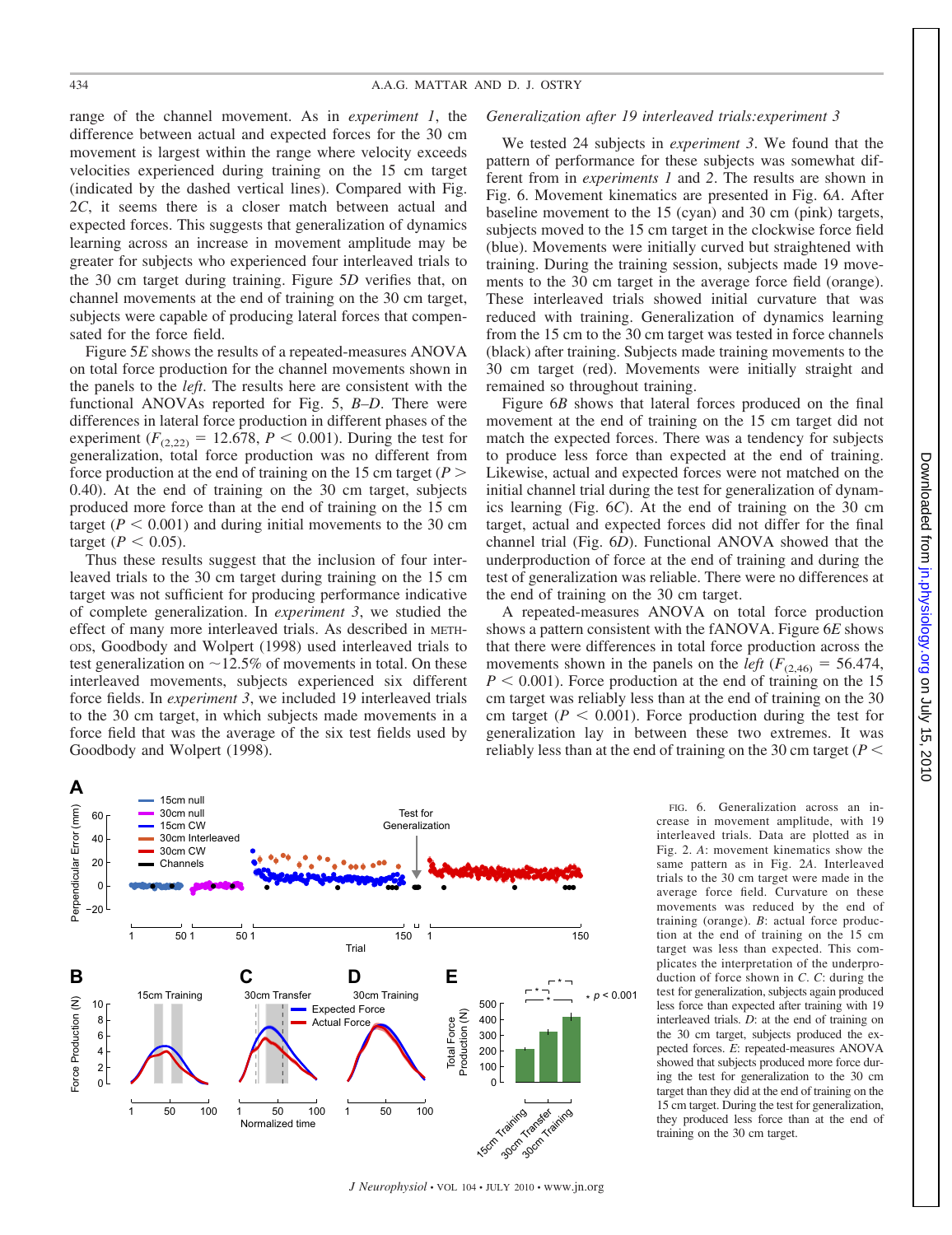0.001), but importantly, it was also greater than at the end of training on the 15 cm target  $(P < 0.001)$ . This reliable increase in force production suggests generalization of learning after training on the 15 cm target with 19 interleaved trials to the 30 cm target. Note that the pattern of differences shown in Fig. 6*E* is different from the patterns shown in Figs. 2*E* and 5*E*, each of which characterizes a failure for learning to generalize across an increase in movement amplitude.

The difference in force production between initial and final channel movements to the 30 cm target would seem to indicate that there was less than complete generalization of learning. This interpretation is made difficult, however, by subjects' incomplete learning during training on the 15 cm target (Fig. 6*B*). That is, if for example subjects achieve only 80% adaptation at the end of training, full generalization of this incomplete learning would be characterized by the production of 80% of the expected force on movements to the 30 cm target. Under these circumstances, generalization could be said to have occurred even though force than at the end of training on the 30 cm target (at which point compensation for forces would likely be complete) would be greater than during the test for generalization. This general pattern is evident, both in the force profiles shown in Fig. 6, *B–D*, and in the ANOVA shown in Fig. 6*E*.

We thus performed a comparison to assess differences in the extent of generalization, for subjects who trained on the 15 cm target, for subjects who trained with 4 interleaved trials, and for subjects who trained with 19 interleaved trials. For this analysis, we computed on a per-subject basis the ratio of total force production during the test for generalization relative to total force production at the end of training on the 15 cm target. These values represent the change in force production that occurred as movement amplitude doubled from 15 to 30 cm. Expressing the data as a change in force production allows us to normalize for the reliable differences in the extent of adaptation at the end of training on the 15 cm target ( $F_{(2,57)}$  = 6.788,  $P < 0.01$ ). The data are shown in Fig. 7. A one-way ANOVA found that there were differences in the extent to which force production changed during the test for generalization ( $F_{(2,57)} = 4.795$ ,  $P < 0.05$ ). For subjects who trained on the 15 cm target with no interleaved trials, there was no increase in the extent of force production; the ratio of force during the test for generalization to force at the end of training was no different from 1.0 ( $P > 0.10$ ). In contrast, subjects who were trained with 19 interleaved trials showed a change in force production that was  $>1.0$  ( $P < 0.001$ ) and was greater than the change shown by subjects who trained with no interleaved trials ( $P < 0.01$ ). For subjects trained with four interleaved trials, the change in force production lay intermediate to the change in force production for the other groups. The change was  $>1.0$  ( $P < 0.05$ ), but by post hoc tests was no different from training with no interleaved trials ( $P > 0.90$ ) or with 19 interleaved trials ( $P > 0.30$ ). Thus this analysis shows that force production consistent with generalization of dynamics learning depends on the inclusion of large numbers of interleaved trials.

Taken together, *experiments 2* and *3* show that interleaved trials can have a substantial effect on the pattern of generalization that is observed. Relative to subjects for whom training and test movements were completely separated (*experiment 1*), the extent to which force production was consistent with



FIG. 7. Comparison across experiments of force production during the test for generalization relative to force production at the end of training. Values of 1.0 indicate no change in force production. After training on the 15 cm target, there was no change in force production on 30 cm movements in the absence of interleaved trials. After training that involved 4 interleaved trials to the 30 cm target, there was a slight increase in force production. After training with 19 interleaved trials, there was a reliable increase in force production that was greater than the change in performance shown by the other groups. The bars give mean  $\pm$  SE.

generalization of dynamics learning increased following the inclusion of interleaved trials. *Experiment 3* shows that interleaved trials can lead to the conclusion that there is robust generalization of dynamics learning when they occur at frequencies employed in previous studies.

Figure 8 summarizes the effect of interleaved trials on movement kinematics and places these effects within the broader context of the entire experiment. Figure 8*A* shows curvature on the initial five movements to the 30 cm target after training on the 15 cm target. This represents a kinematic test for generalization of learning. At the left is movement curvature on the 30 cm target for naïve subjects who had no prior experience with the force field. At the right, in dark gray, is shown curvature on the final five movements to the 30 cm target made by naïve subjects. This value represents the extent to which movement curvature can be reduced. In between is curvature on the first five 30 cm movements after training on the 15 cm target without any interleaved trials, with 4 and 19 interleaved trials, respectively.

An ANOVA on the data shown in Fig. 8*A* showed that there were reliable differences in initial curvature during movements to the 30 cm target that depended on previous training  $(F_{(4,79)} =$ 13.667,  $P < 0.001$ ). Post hoc comparisons showed that for subjects who learned the force field while moving to the 15 cm target before being tested on the 30 cm target, there was a reliable reduction in movement curvature on initial movements  $(P < 0.01)$ . This reduction is consistent with subjects applying force during the portions of the movement that overlap movement velocities experienced during training (*experiment 1*). However, generalization is incomplete, because movement curvature is reliably greater  $(P < 0.01)$  than curvature at the end of training on the 30 cm target (shown in red). Relative to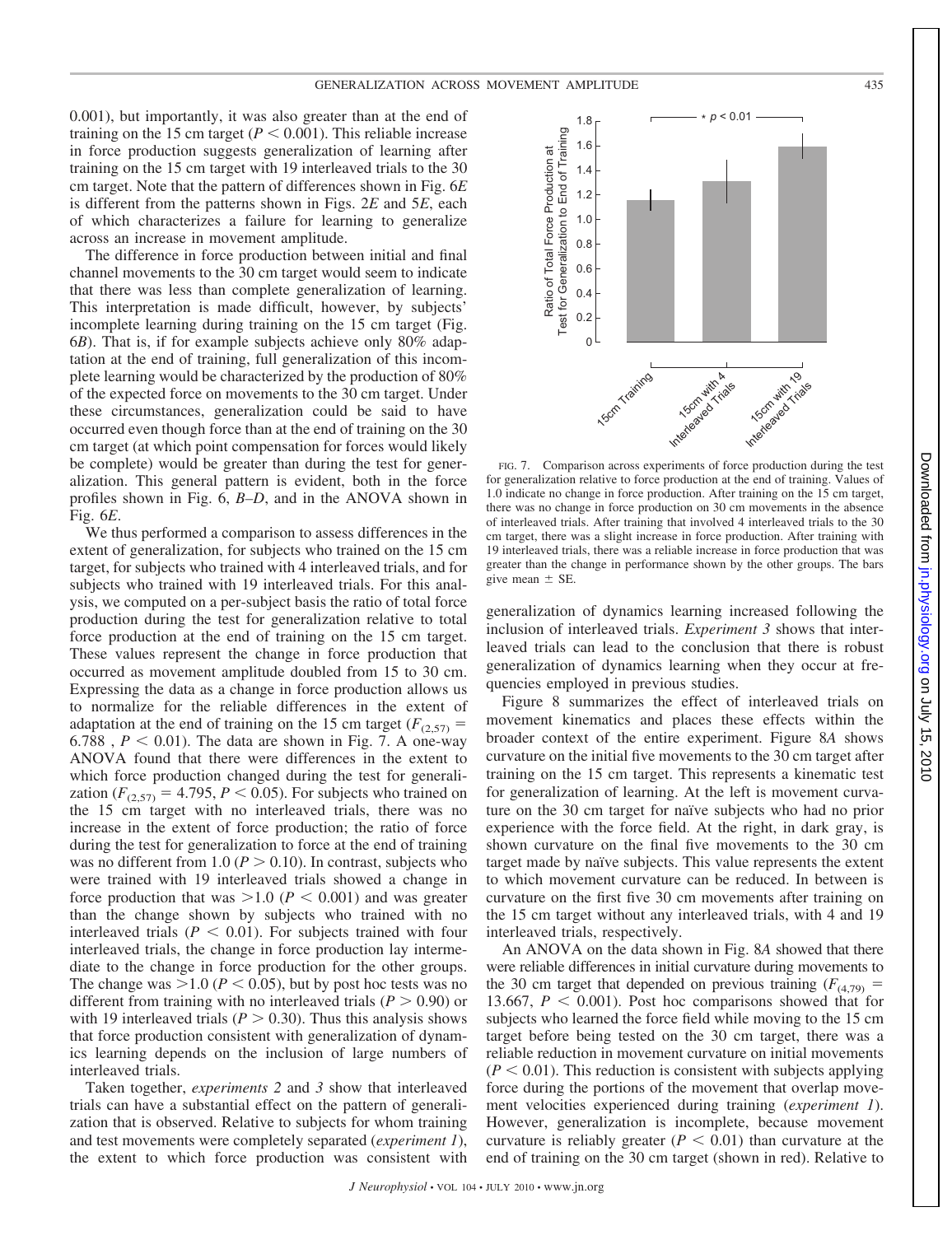

FIG. 8. Comparison across experiments reveals an asymmetric pattern of generalization. Bars indicate mean  $\pm$  SE perpendicular error for each of the indicated phases. *A*: the dark gray bar shows curvature at the end of training on the 30 cm target and represents fully adapted performance. Initial movements to the 30 cm target show large lateral deflections. The extent of curvature on 30 cm movements is reduced if subjects have previously learned the force field on the 15 cm target. If training included 4 interleaved trials to the 30 cm target, initial curvature is reduced further. If training included 19 interleaved trials to the 30 cm target, movement curvature is reduced to the level of fully adapted movements. *B*: the dark gray bar shows performance at the end of training on the 15 cm target and represents complete adaptation. Initial movements to the 15 cm target are deflected laterally. Initial movements to the 15 cm target show no lateral deflection if subjects had previously learned the force field on the 30 cm target.

subjects in *experiment 1*, curvature on initial movements to the 30 cm target was unchanged by the inclusion of four interleaved trials during training (*experiment 2*). Relative to subjects trained without interleaved trials, the inclusion of 19 interleaved trials led to a reduction in movement curvature on initial 30 cm movements that was nearly reliable  $(P = 0.057)$ . For subjects trained with 19 interleaved trials, curvature on initial 30 cm movements was no different from fully adapted movements  $(P > 0.90,$  *experiment 3*). Thus this analysis suggests that generalization of dynamics learning across increases in movement amplitude is incomplete, and that performance on 30 cm movements is sensitive to the inclusion of interleaved trials during the initial training phase.

Figure 8*B* shows that generalization of dynamics learning is complete for decreases in movement amplitude. The data are plotted as in Fig. 8*A*. At the left is movement curvature on the 15 cm target, for naïve subjects who had no prior experience with the force field. At the right, in dark gray, is movement curvature for movements to the 15 cm target at the end of training. In the center is curvature on initial 15 cm movements after training on the 30 cm target. An ANOVA showed differences in movement curvature  $(F_{(2,57)} = 41.120, P \le 0.001)$ . Post hoc comparisons found that for subjects who learned the force field while moving to the 30 cm target, curvature on initial 15 cm movements was no different from on fully adapted movements  $(P > 0.90)$ . This suggests complete generalization of dynamics learning across a decrease in movement amplitude.

In summary, our work here has shown an asymmetric pattern of generalization of dynamics learning across changes in movement amplitude. When movement amplitude increases from 15 to 30 cm, subjects produce lateral forces that compensate for the force field only within portions of the 30 cm movement that overlap velocities experienced during training (*experiment 1*). Likewise, movement kinematics show incomplete transfer of learning. The extent of generalization appears to increase when training involves interleaved movements in the test conditions (*experiments 2* and *3*). When a large number of trials are interleaved during training, dynamics learning seems to generalize fully (*experiment 3*). When movement amplitude decreases from 30 to 15 cm, we see a different pattern. Here, after training on the 30 cm target, subjects produce lateral forces that fully compensate for the force field throughout the 15 cm movement. This is consistent with the elimination of movement curvature on initial movements to the 15 cm target (*experiment 1*).

#### DISCUSSION

In this study, we showed that the extent to which dynamics learning generalizes across increases in movement amplitude is limited. In *experiment 1*, subjects learned to compensate for forces while moving to a 15 cm target. When tested for generalization on a 30 cm target, subjects produced the correct amount of force only within the range of velocities that overlapped their training movements. At velocities faster than were experienced during training, subjects did not produce forces that would have compensated for the force field. This suggests that at new velocities, subjects were unable to extrapolate the relationship between velocity and force. When subjects were tested on a 15 cm target after training on a 30 cm target, we observed complete generalization of dynamics learning. In this case, movement velocities during the test for generalization were a subset of the velocities experienced during training, and subjects were able to produce forces that fully compensated for the force field. Thus our results suggest that dynamics learning generalizes within, but not beyond the range of subjects' previous experience.

This result is in contrast to the findings of Goodbody and Wolpert (1998). In that study, subjects made training movements to a target at one amplitude and were tested for generalization of learning to a target farther away. Generalization was tested in different force fields on a series of trials that were interleaved throughout training. It was shown that, under those conditions, dynamics learning generalized across increases in movement amplitude (Goodbody and Wolpert 1998).

To determine the source of the difference between our results and theirs, we performed two experiments in which we interleaved trials to the 30 cm target during training on the 15 cm target. We found that performance on the test for generalization was sensitive to the inclusion of these interleaved trials. With 19 interleaved trials, subjects increased force production during the test for generalization relative to the end of training. On its own, this change in performance would be consistent with the idea that dynamics learning generalizes across an increase in movement amplitude. However, in *experiment 1*, we found that there was no generalization in the absence of experience on the 30 cm target. This suggests that the interleaved trials themselves were the source of the improved performance during the test for generalization. The interleaved trials provided subjects with experience in the force field while moving in the conditions used to test generalization. That is, the interleaved trials exposed subjects to the force field at velocities faster than those experienced during training, which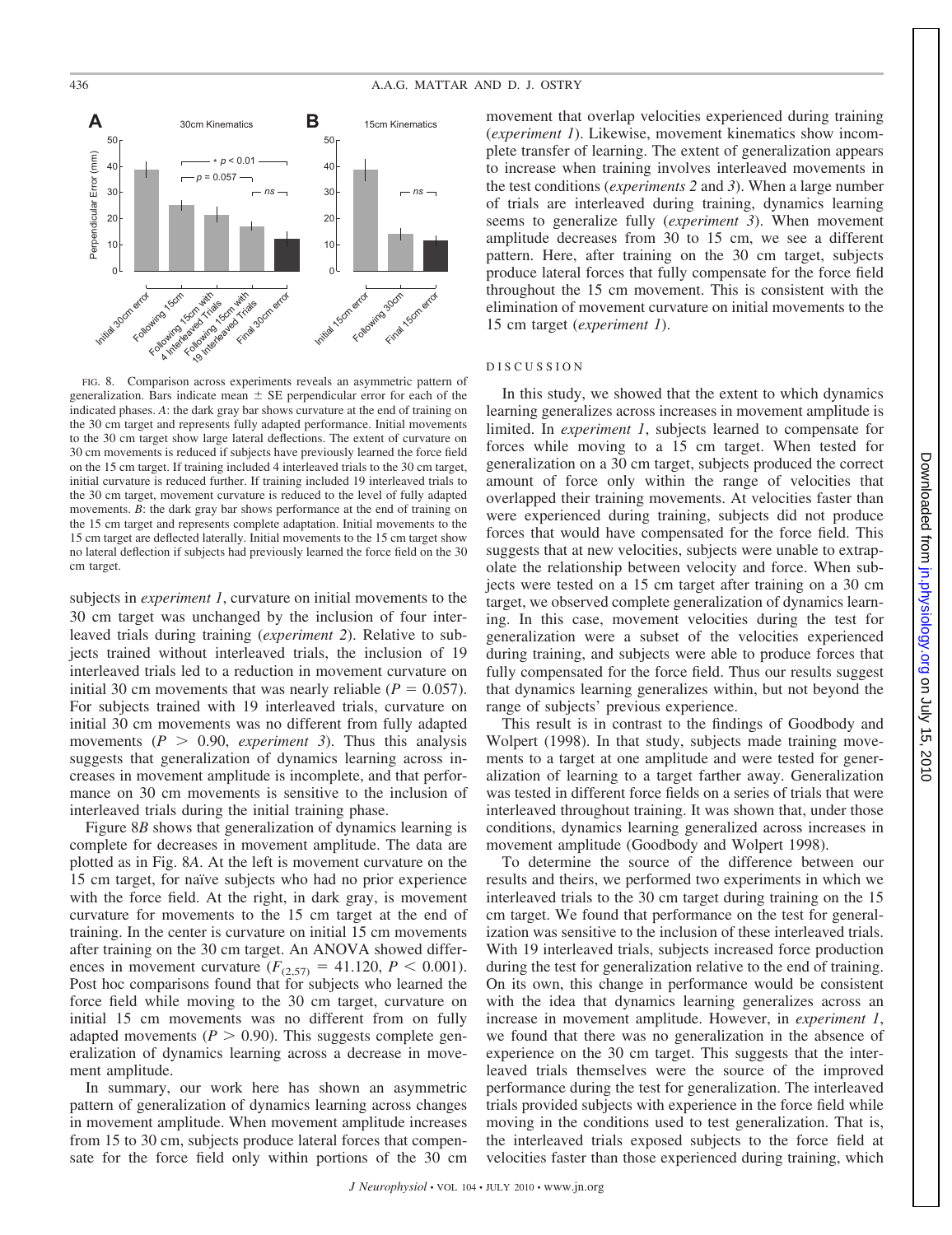GENERALIZATION ACROSS MOVEMENT AMPLITUDE 437

overlapped with the velocities of the test movements. Thus these experiments suggest that in studies testing for generalization, interleaved force field trials may provide inadvertent training in the test conditions that can lead to the conclusion that dynamics learning generalizes.

We observed an asymmetric pattern of generalization across changes in movement amplitude. Dynamics learning generalized across decreases but not increases in movement amplitude. During the test for generalization across a decrease in movement amplitude, velocities on the 15 cm target were within the range of velocities experienced during training on the 30 cm target. In contrast, during the test for generalization across an increase in movement amplitude, velocities on the 30 cm target exceeded the range of velocities experienced during training. It was at these higher velocities that subjects did not produce lateral forces that would have compensated for the force field. These findings suggest that subjects were able to generalize dynamics learning within, but not beyond, their range of previous experience. Tests of generalization of dynamics learning across changes in movement direction show similar findings. When subjects are trained in only one direction, the extent to which learning generalizes falls off rapidly as subjects make movements in other directions (Donchin et al. 2003; Gandolfo et al. 1996; Huang and Shadmehr 2007; Mattar and Ostry 2007; Thoroughman and Shadmehr 2000; Thoroughman and Taylor 2005). The same has been shown for visuomotor learning, in which compensations for error between actual and perceived movement direction show a generalization gradient across changes in movement direction (Krakauer et al. 2000; Pine et al. 1996). In contrast, if subjects make training movements to two targets, dynamics learning generalizes fully to movements that lie between the training directions (Gandolfo et al. 1996; Mattar and Ostry 2007). This suggests that generalization is robust within, but not beyond, the range of one's previous experience.

In this experiment, the extent to which subjects were able to apply the expected lateral force during the test for generalization depended on the overlap between movement velocity and velocities experienced during training. This is consistent with the idea that dynamics learning is tied to the particular states experienced during training. Other studies have explored the link between generalization and the states experienced during training. It has been shown that dynamics learning acquired in the context of outward movements generalizes to circular movements that were selected to visit the same position and velocity states that were experienced during training (Conditt et al. 1997). Other studies have assessed generalization of dynamics learning from one area of the workspace to another by having subjects rotate the arm about the shoulder. These studies suggest that dynamics learning generalizes between movements that involve the same underlying changes in joint angle (Malfait et al. 2002). This study and others (Mah and Mussa-Ivaldi 2003; Shadmehr and Moussavi 2000; Shadmehr and Mussa-Ivaldi 1994) thus support the idea that dynamics learning is tied to the movements experienced during training.

Although our analyses focused on the link between lateral force production and movement velocity, it is likely that other information is relevant in determining the extent to which dynamics learning generalizes. In particular, the subject's intent can affect the extent of generalization. Dynamics learning acquired when subjects produce one utterance does not generalize to a second utterance that overlaps the kinematics of the first. That is, dynamics learning does not generalize when subjects say a second word, even if the kinematics of training movements are embedded within the second word (Tremblay et al. 2008). In reaching movements, dynamics learning generalizes weakly between movements in which the subject holds a robotic device and matched movements in which the subject is aware that the robot has been let go (Cothros et al. 2006; Kluzik et al. 2008). Moreover, dynamics learning does not generalize if the subject is fooled into thinking that the robot has been let go, when in actuality test movements are made while holding the robot (Cothros et al. 2009). In addition, there are reports that humans (Osu et al. 2004) and nonhuman primates (Krouchev and Kalaska 2003) are able to produce opposite patterns of lateral force for the same movements when cued visually (but see Gandolfo et al. 1996). In related work, it has been shown that healthy subjects who learn novel patterns of locomotion on a split-belt treadmill show limited generalization when they step off the treadmill and walk over normal ground (Reisman et al. 2009). Thus these studies all suggest that generalization does not depend only on overlapping velocities. Instead, they suggest that contextual information can also affect the extent to which dynamics learning generalizes.

Generalization of motor learning across changes in movement amplitude has also been studied in the context of visuomotor rotations. When subjects were trained on a target at one amplitude, it was found that the learning generalized to movements to two targets located closer and one target farther from the training target (Krakauer et al. 2000). This finding is not inconsistent with what we have observed here. The complete generalization to the two targets that were closer to the body than the training target is consistent with our finding that dynamics learning generalizes across decreases in movement amplitude. Presumably, movements to the closer two targets explored a subset of the states that were experienced during training. It is possible that generalization of visuomotor rotation learning to the farther target may have been caused by substantial overlap between movements. In that study, generalization was tested across a 33% increase in movement amplitude (from 7.2 to 9.6 cm). This suggests that the extent to which test movements involved states that were not experienced during training is much lower than in this study. Here, we used a 100% increase in movement amplitude to test for generalization, and this large change in movement amplitude allowed us to detect the failure to generalize.

In summary, we showed that dynamics learning generalizes asymmetrically across changes in movement amplitude. The extent to which dynamics learning generalizes depends on the overlap between training and test conditions. Our findings represent further evidence that dynamics learning is locally tuned to the situation in which it is acquired. In addition, our experiment has shown that interleaved trials provide subjects with inadvertent training in the test conditions, which can affect the conclusions that are drawn about the extent of generalization. This argues for experimental designs in which training and testing are fully separated.

#### ACKNOWLEDGMENTS

We thank G. Houle for technical assistance.